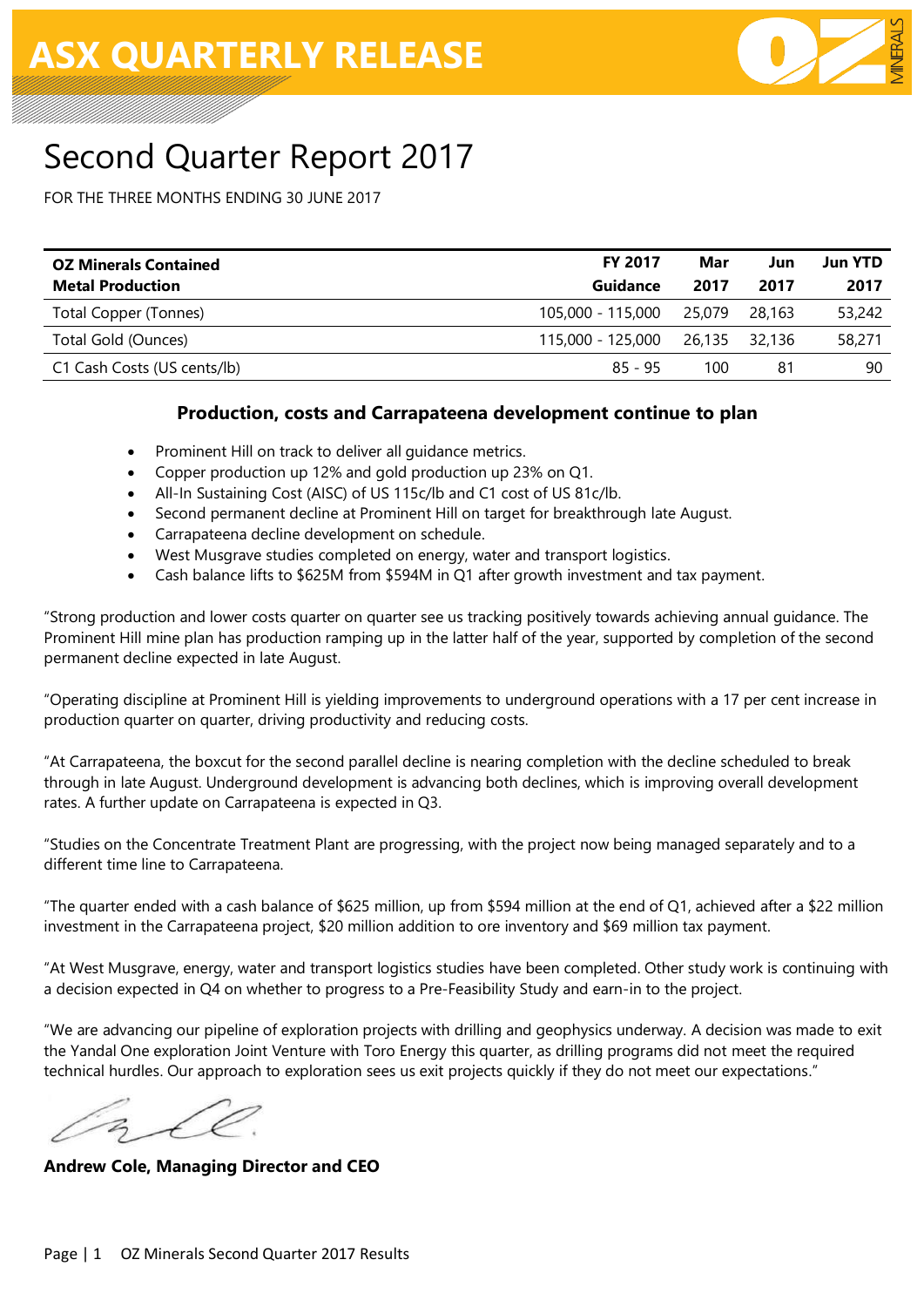

# **SOCIAL PERFORMANCE**

A small increase in total recordable injury frequency rate per million hours worked was recorded at the end of June 2017 compared to the end of the prior quarter (6.53 vs. 6.18), driven by an increase in injuries at Prominent Hill (3 vs. 2). Continued efforts to improve the safety performance of the Prominent Hill underground mine saw a 75 per cent reduction in recordable injuries for H1 2017 relative to H2 2016. There were no injuries recorded at Carrapateena in Q2.

During the quarter, OZ Minerals was a joint recipient of the South Australian Premier's Award for Social Inclusion for the innovative partnership agreement reached with the Kokatha Aboriginal Corporation, the traditional owners for the Carrapateena Project.

Community consultations were held in the Upper Spencer Gulf region and a local business information session was held in Port Augusta on the contracting process to be deployed for the Carrapateena project.

The lean, agile and innovative culture change program currently underway is focussing on leadership principles and supporting behaviours across the company. During the quarter, Rebecca McGrath succeeded Neil Hamilton as Chairman of the OZ Minerals Board. Two new directors joined the board, which now has equal gender representation providing leadership and mentoring opportunities for our emerging female leaders.

# **PROMINENT HILL OPERATIONS**

### **Overview**

A strong second quarter saw Prominent Hill produce 28,163 tonnes of copper and 32,136 ounces of gold. Production has continued in accordance with the mine plan and remains on track to achieve guidance.

The ramp up in production over the prior quarter was driven by an increase in underground ore mined. The second permanent underground access decline is on schedule for breakthrough in late August, which will assist the underground ore production ramp up through the second half of the year.

Payable copper and gold volume increases saw All-In Sustaining Costs (AISC) and C1 costs materially lower than the prior quarter, with both remaining on track to meet annual guidance.

For operating and cost statistics, please refer to Tables 1 and 2 on pages 8 and 9 of this report.

# **Mining**

### Open Pit

Ore mined in the quarter was 3.7Mt, consisting of 3.41Mt of copper-gold ore and 0.25Mt of gold only ore. Waste movement of 1.9Mt was 14 per cent below the prior quarter.

The strip ratio decreased to 0.5:1 from 0.6:1 in the prior quarter, in line with the mine plan, with the full year ratio expected to remain at the guided level of circa 0.5 times.

The open pit demobilisation of one excavator and associated reduction in truck fleet (five trucks) was completed during the quarter, leaving a remaining fleet of 12 trucks and a smaller primary excavator.

Proactive pit wall monitoring identified a potential stability risk in the south wall hard rock basement andesite, below the current ramp to the pit floor. A preventative remediation plan is being implemented with a supportive insitu buttress to be installed and cable-bolting program underway.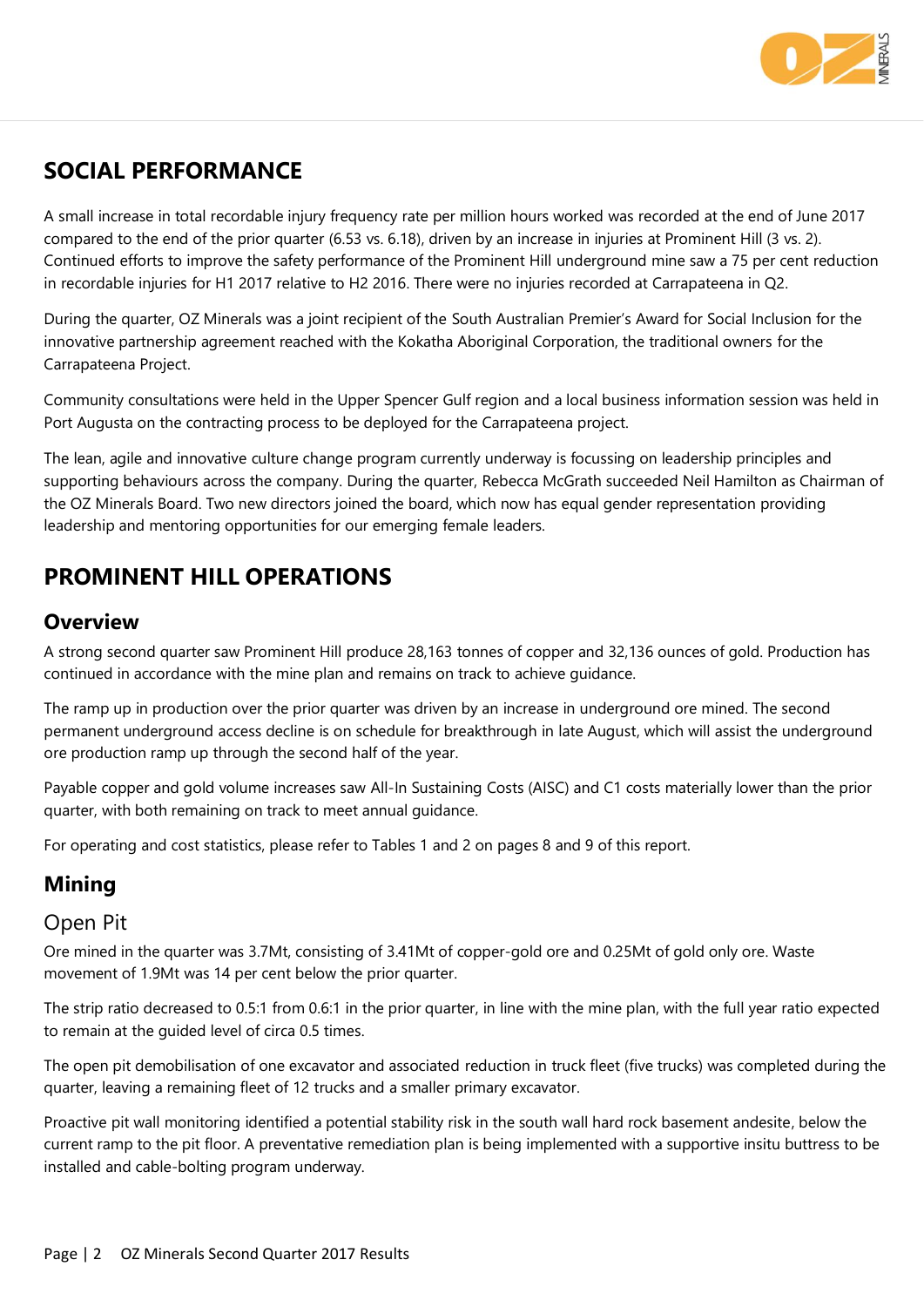

# Underground Operations

Underground operations delivered 593kt of ore at 2.07 per cent copper, with annual ore production remaining on track for full year guidance of 2.3 – 2.6Mt. Ore tonnage hauled was 17 per cent higher than the previous quarter, driven by improved effective use of the truck fleet and the mobilisation of two additional haulage trucks. Activity was further supported by higher drilled stocks increasing volumes of ready to fire ore and the introduction of double-sided paste exposures reducing schedule constraints.

The second permanent access decline continued to progress well with 1,079 metres of decline development (1,282 metres inclusive of associated infrastructure development) completed to date. Development completion is scheduled for late August, supporting increased haulage and ore production through H2.

Innovations in the underground continue to be pursued with the trial of inflatable 'blast balls' underway, targeting improved blast hole confinement to further improve fragmentation and reduce unwanted oversize material in stopes.

The Malu pump station procurement and installation will begin in Q3, contributing to an increased capital spend for the underground though H2, as per annual guidance.

### Processing

There was 2.4Mt of ore milled for the quarter, which was in line with the prior quarter. The scheduled concentrator shutdown, inclusive of relining both the ball mill and sag mill, was completed safely and ahead of schedule.

Copper content in concentrate produced was 45 per cent with gold at 16 g/t. Higher quarter on quarter copper head grade was driven by increased underground material mined and processed.

Plant recoveries increased to 89 per cent for copper and 74 per cent for gold as a result of operational improvements made to the cleaner circuit and slightly higher feed grades.

Approximately half of the planned asset preventative maintenance strategy reviews have been completed with the first of the improvement outcomes being prepared for internal approval and implementation early in Q3. The analysis program remains on track for completion in H2, with performance assessments of the initiatives taking place over a rolling 6 to 12 month period.

Technology partners specialising in advanced analytics and machine learning are currently being evaluated, to further optimise plant effectiveness and provide new insights for preventative maintenance strategies.

### Costs

C1 cash costs of US 81c/lb and AISC of US 115c/lb improved over last quarter due to more payable copper and gold produced and less mining expenditure. C1 and AISC remain on track to meet annual guidance.

C1 costs were lower, predominantly due to more copper and gold produced (higher grade and recovery) and lower mining costs with the open pit demobilisation.

Open pit mining unit costs were \$6.52/t for the quarter, which is lower than the prior quarter due to one-off cost savings.

With the open pit fleet demobilisation successfully completed in Q2, open pit unit costs are expected to increase in line with annual guidance, though absolute costs are expected to reduce.

The lower strip ratio this quarter compared to the prior quarter resulted in a smaller mining cost deferral.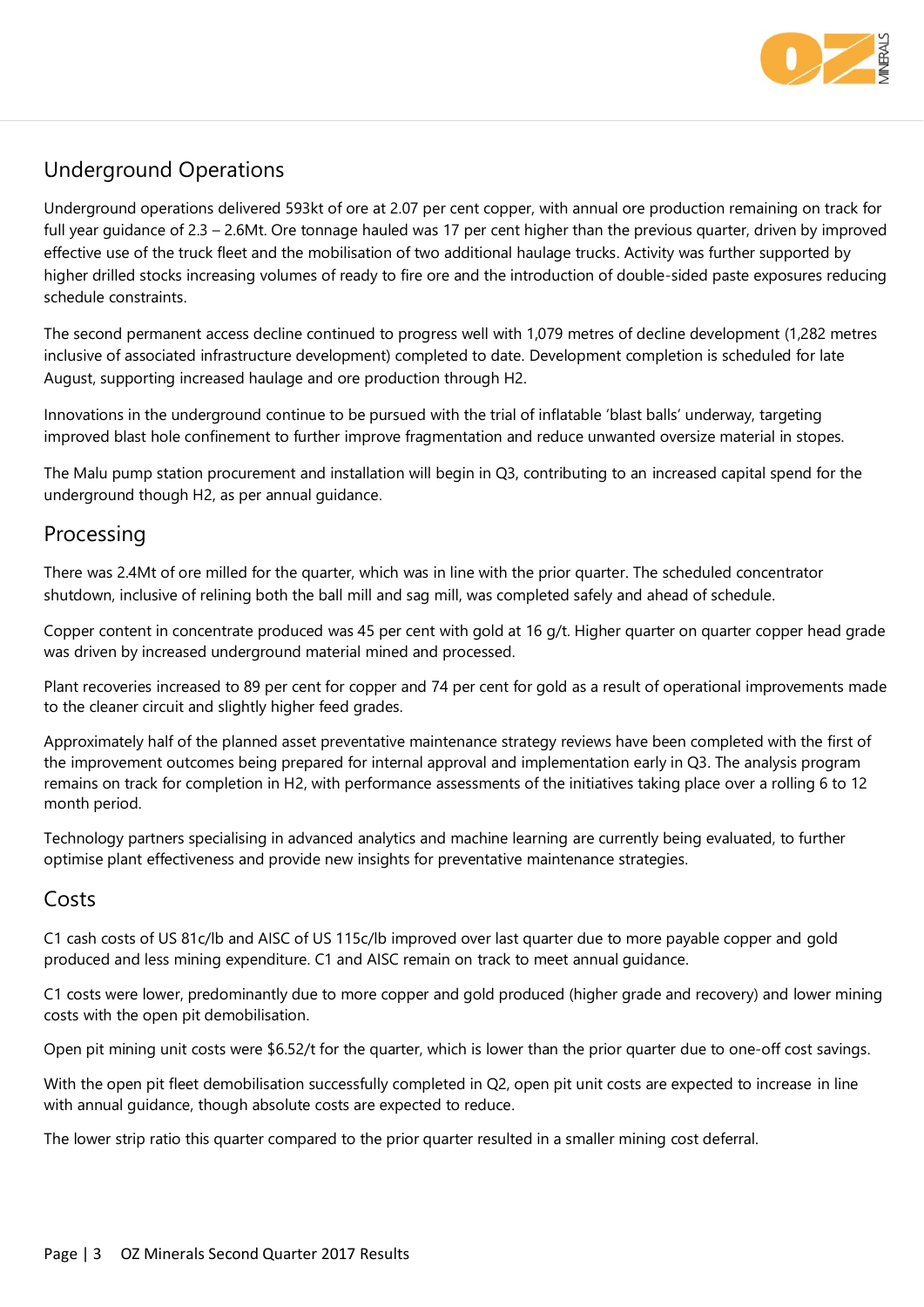

Second quarter underground operating costs of \$57/t were within guidance, however year to date costs remain slightly higher at \$62/t due to elevated costs incurred in Q1. The planned completion of the second underground decline in late August will support increased production in H2 and reduce underground operating unit costs to the guided range of \$50 to \$60/t for the year.

### Sales and Marketing

Shipments of Prominent Hill concentrates for the quarter totalled 72,458 dry metric tonnes, containing 32,927 tonnes of copper, 38,006 ounces of gold and 265,295 ounces of silver.

# **CARRAPATEENA PROJECT**

#### **Operational Update**

Development of the Carrapateena declines are progressing to plan, with total development at 2,049 metres (1,142 metres to the face of the Tjati decline) and a vertical depth of 180 metres. The Tjati decline has moved into the Woomera Shale zone.

Geotechnical and water drilling was completed on the Western Access road during the quarter with results currently under review.

Development of the second decline boxcut is occurring simultaneously to the underground development of the decline. A short waste rise has been mined between the two declines, increasing the heading turnaround time and shortening the bogging cycle. Upon breakthrough into the boxcut, expected in late August, the second decline will be established as the primary ventilation circuit.

The dual decline approach removes the need for airway rises during the initial development phase, provides emergency egress and removes interaction between both mine vehicles and haulage fleet and mining and conveyor maintenance. The reduced profile Tjati decline and smaller second decline require an incremental increase of circa 30 per cent in development waste volumes over the original single larger access decline design. Additional costs associated with increased material movement will be offset with savings from the removal of vent rises, emergency hoist and spillage protection from the original Pre-Feasibility study design.

An update on the Carrapateena project is expected in Q3.

Expenditure for Q2 relating to the Carrapateena project was \$22.4 million.

# **TECHNOLOGY PROJECTS**

#### **Concentrate Treatment Plant update**

The CTP project advanced on a number of fronts during the quarter.

Test work continued, with a focus on understanding the impact of feed mineralogy on process performance and waste management. This work is critical to planning for treatment of Prominent Hill and Carrapateena concentrates which have different mineralogies. Engineering of a new circuit configuration, known as the S-Circuit have progressed and a further enhancement with potential for lower operating costs known as the C-Circuit is underway. Infrastructure layout concepts were developed for the Port Augusta site in support of the work completed to date. Trade-off studies on flowsheet configuration, logistics, plant throughput, waste disposal options and plant location were completed.

Planning for the Government approvals process advanced with a number of potential pathways identified and community stakeholder meetings commenced.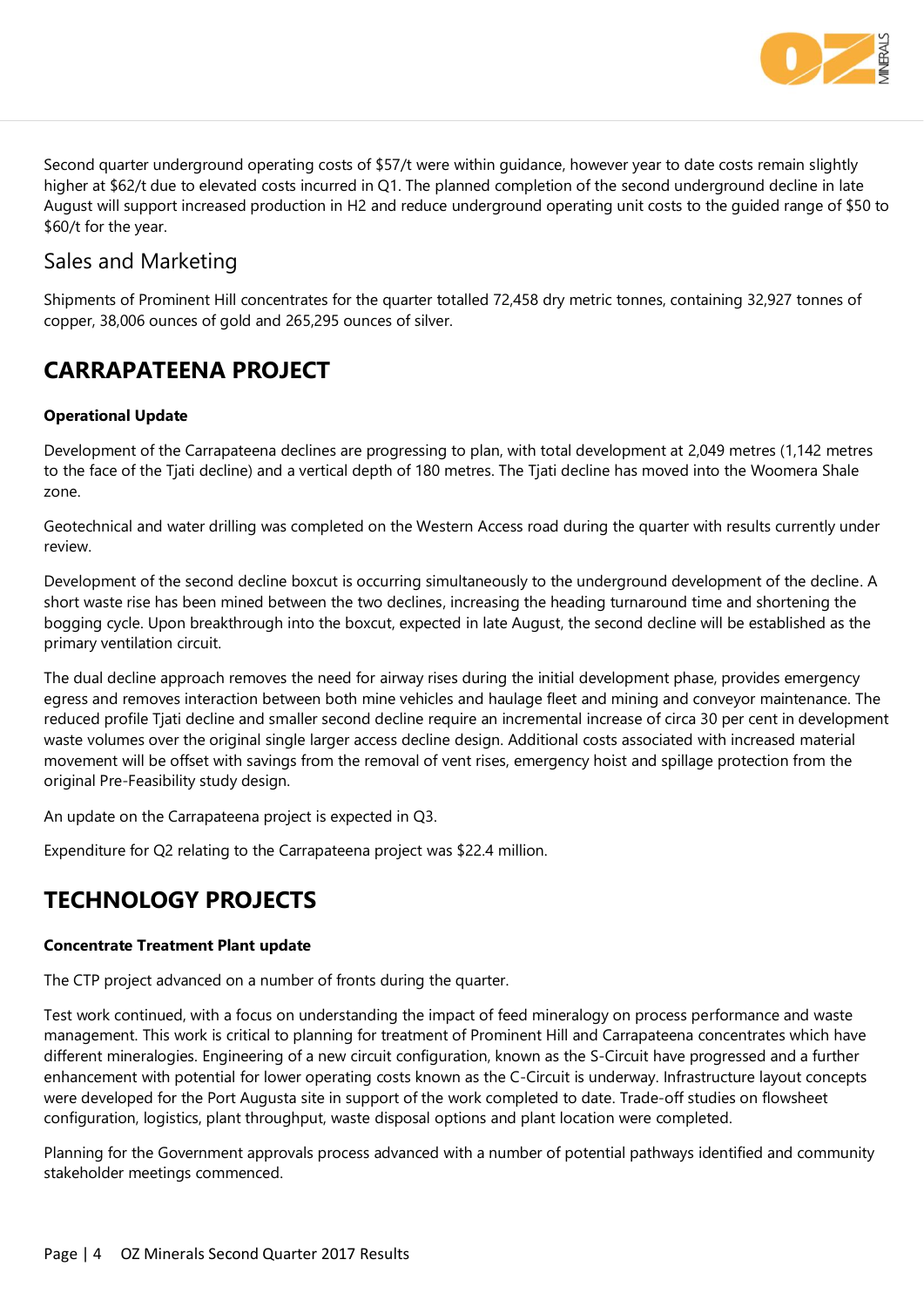

Expenditure for Q2 relating to the Concentrate Treatment Plant was \$2.6 million.

# **WEST MUSGRAVE PROJECT**

Significant progress on the further scoping study was made during the quarter with several studies completed.

WSP-Parsons Brinckerhorff have completed the energy study assessing the suitability of renewable (wind, solar, hybrid) and conventional fuel (diesel, gas, LNG) options. Renewable energy options included a more detailed assessment of areas that could provide improved wind resource for potentially siting a large wind farm. The preferred power generation solution is dependent upon the scale of processing throughput and is not expected to be finalised until a later stage.

The water study conducted by CDM Smith evaluating key water related factors for the project has been completed. A detailed desktop assessment of all potential groundwater sources incorporated the results from three groundwater exploration holes that were drilled during the quarter. The study demonstrated multiple water supply options with nearby (<25km) paleochannel aquifers highly likely to have the potential to support water requirements for the project. Final water study results will be released with the further scoping study report.

Qube Bulk have completed the review of transport logistics confirming the export of concentrates through Esperance or Geraldton ports is the preferred route, combining road and rail transport. Transport costs for inbound mine consumables and back-loading options have also been assessed to determine if overall transport costs can be further reduced.

Metallurgical test work designed to cover larger scale and lower head grade process plant options is in progress. The aim of this program is to increase confidence in metallurgical recoveries at lower head grades across primary, transitional and weathered ore domains, with a significant component of the test work covering optimisation of the process flow sheet and testing of alternative reagent regimes. The program is progressing well with completion of all test work expected in late July.

The resource extension drill program at Babel, primarily conducted outside the existing resource, has identified a number of zones where mineralisation remains open. Geological interpretation and modelling of Nebo and Babel is completed with results to be incorporated in a resource update currently underway.

Completion of the West Musgrave further scoping study and decision on progression to Pre-Feasibility Study and 51 per cent earn-in is expected in Q4.

Expenditure on the West Musgrave project for Q2 was \$1.6 million.

# **EXPLORATION AND GROWTH**

Red Tiger Resources commenced drilling on the Intercept Hill project during the quarter. Three drill holes for ~2,900m were completed. Whilst no significant mineralisation was intercepted, a single drill hole intercepted a substantial thickness of alteration consistent with an IOCG system.

Work on the Eloise project restarted after the cessation of the wet season. Our partners, Minotaur Exploration, completed four holes (~3,000m) testing the Iris and Electra anomalies. All holes intercepted low-grade copper/gold mineralisation with results including<sup>1</sup>:

EL17D01 intersected 25m @ 0.23% Cu and 0.03g/t Au from 832m

 $\overline{a}$ 

<sup>&</sup>lt;sup>1</sup> This information is extracted from the announcements by Minotaur Exploration Limited titled "Drilling Update at Eloise JV, Cloncurry" and "Eloise JV drill results" released on 16 June 10 & July 2017 respectively, and are available at www.minotaurexploration.com.au/investor-information/asx-announcements. OZ Minerals is not aware of any new information or data that materially affects the information included in that announcement. OZ Minerals confirms that the form and context in which the Competent Person's findings are presented have not been materially modified from that announcement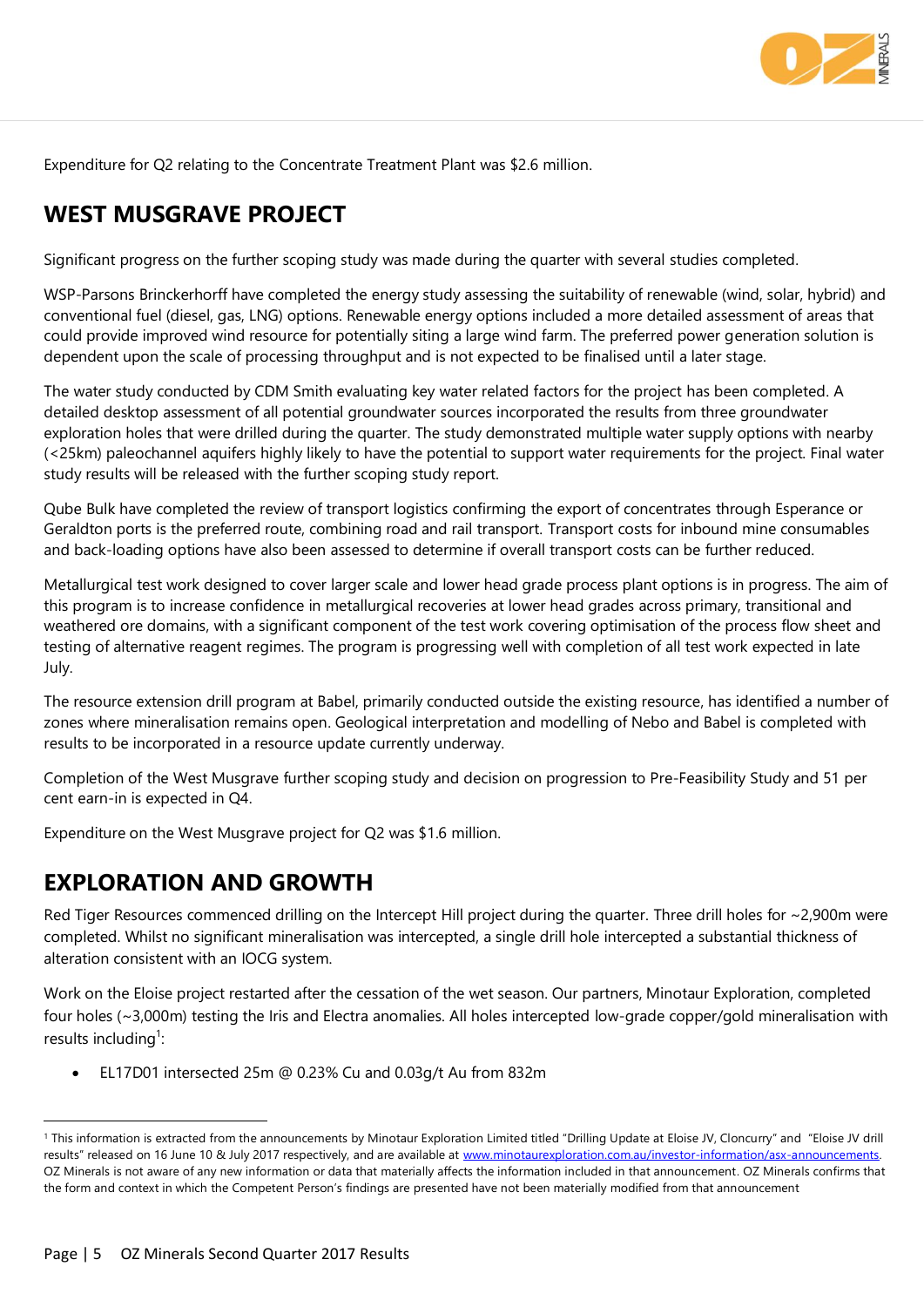

- EL17D02 returned low-grade copper and gold in several thin zones including 7m at 0.23% copper and 0.08g/t gold from 836m, corresponding with the down-hole location of the modelled EM conductor.
- EL17D03 intersected 27m @ 0.26% copper and 0.09g/t gold from 536m
- EL17D04 intersected 5m @ 1.00% copper and 0.11g/t gold from 439m within a broader zone of 37m @ 0.31% copper and 0.04g/t gold from 438m.

A ground geophysics program (magnetic and gravity) began on the Alvito project in Portugal, managed and operated by our partners Avrupa Minerals. The extensive survey is expected to be completed in Q3 and drilling will commence shortly afterwards.

The Oaxaca project with Acapulco Gold in southern Mexico commenced an initial field program with a focus on the Riqueza Marina 1 and 2 exploration claims. Geological mapping and sampling was completed and identified areas of hydrothermal alteration which require further investigation.

No work was undertaken on the Coompana project. The scientific drill program, sponsored by Geological Survey of South Australia in conjunction with Geoscience Australia, is still underway.

OZ Minerals withdrew from the Yandal One project with Toro Energy during the quarter as the project failed to meet the required technical hurdles. The project successfully identified laterite nickel mineralisation and ultramafic rocks but no sulphide mineralisation was intercepted.

The collaborative venture with Minotaur Resources on the Mt Woods project completed heritage clearances for the Skylark shear zone (20km NW of Prominent Hill). It is anticipated a 90 line/km EM survey will commence in Q3.

Unaudited exploration expenditure for Q2 was \$3.9 million.

# **CORPORATE**

The gold hedging strategy implemented in April 2016 was extended by another 17,500 ounces during the quarter, bringing the total amount of gold hedged to 236,933 ounces at an average price of A\$1,760/oz. Full exposure to the spot gold price continues to be maintained until mid-2018.

The 2016 income tax provision of \$69 million was paid in June.

Rebecca McGrath succeeded Neil Hamilton as Chairman of the OZ Minerals Board. Tonianne Dwyer and Peter Tomsett joined the Board, replacing positions held by Neil and Paul Dowd.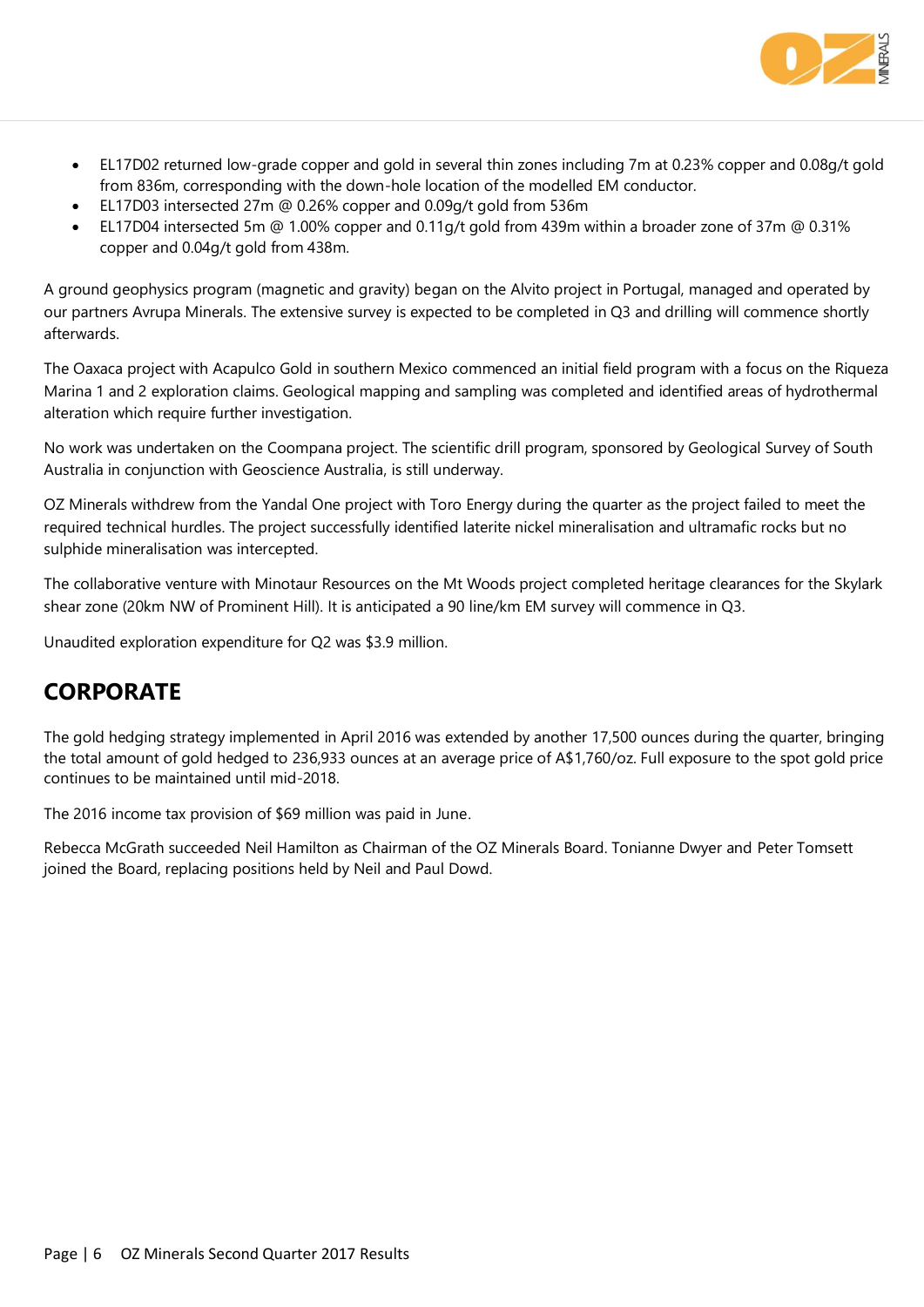

# **Corporate Information**

#### Webcast

As is OZ Minerals' established practice, a presentation associated with this Quarterly Report will be broadcast at 10am (AEST) on the day that the Report is lodged with the ASX. Access to this live broadcast is available to all interested parties via the OZ Minerals website [\(www.ozminerals.com\)](http://www.ozminerals.com/) and is archived on the website shortly thereafter for ongoing public access. The date of each Quarterly Report presentation is announced in advance and can be found on the OZ Minerals website.

While we will endeavour to release the Report on the date provided in advance, we may bring the announcement forward if the relevant information is finalised earlier than expected or delay the Report if information is not final.

#### Issued Share Capital at 24 July 2017

Ordinary Shares 298,664,750

### Share Price Activity for the June Quarter (Closing Price)

High \$8.44

Low \$6.34

Last \$7.48 (24 July 2017)

Average daily volume 3.5 million shares

# Share Registry

Link Market Services Limited Tower 4, 727 Collins Street Docklands VIC 3008 Telephone Australia: (+61) 1300 306 089 Facsimile: +61 (2) 9287 0303 [registrars@linkmarketservices.com.au](mailto:registrars@linkmarketservices.com.au)

### Registered Office

Level 1, 162 Greenhill Road Parkside, South Australia, 5063, Australia Telephone: +61 (8) 8229 6600 Fax: +61 (8) 8229 6601

### Investor and Media Enquiries

#### **Investors**

Tom Dixon Group Manager – Investor Relations Telephone: +61 (8) 8229 6628 Mobile: +61 (0) 450 541 389 Email: [tom.dixon@ozminerals.com](mailto:tom.dixon@ozminerals.com)

#### **Media**

Sharon Lam Group Manager – Communications Telephone: +61 (8) 8229 6627 Mobile: +61 (0) 438 544 937 Email: [sharon.lam@ozminerals.com](mailto:sharon.lam@ozminerals.com)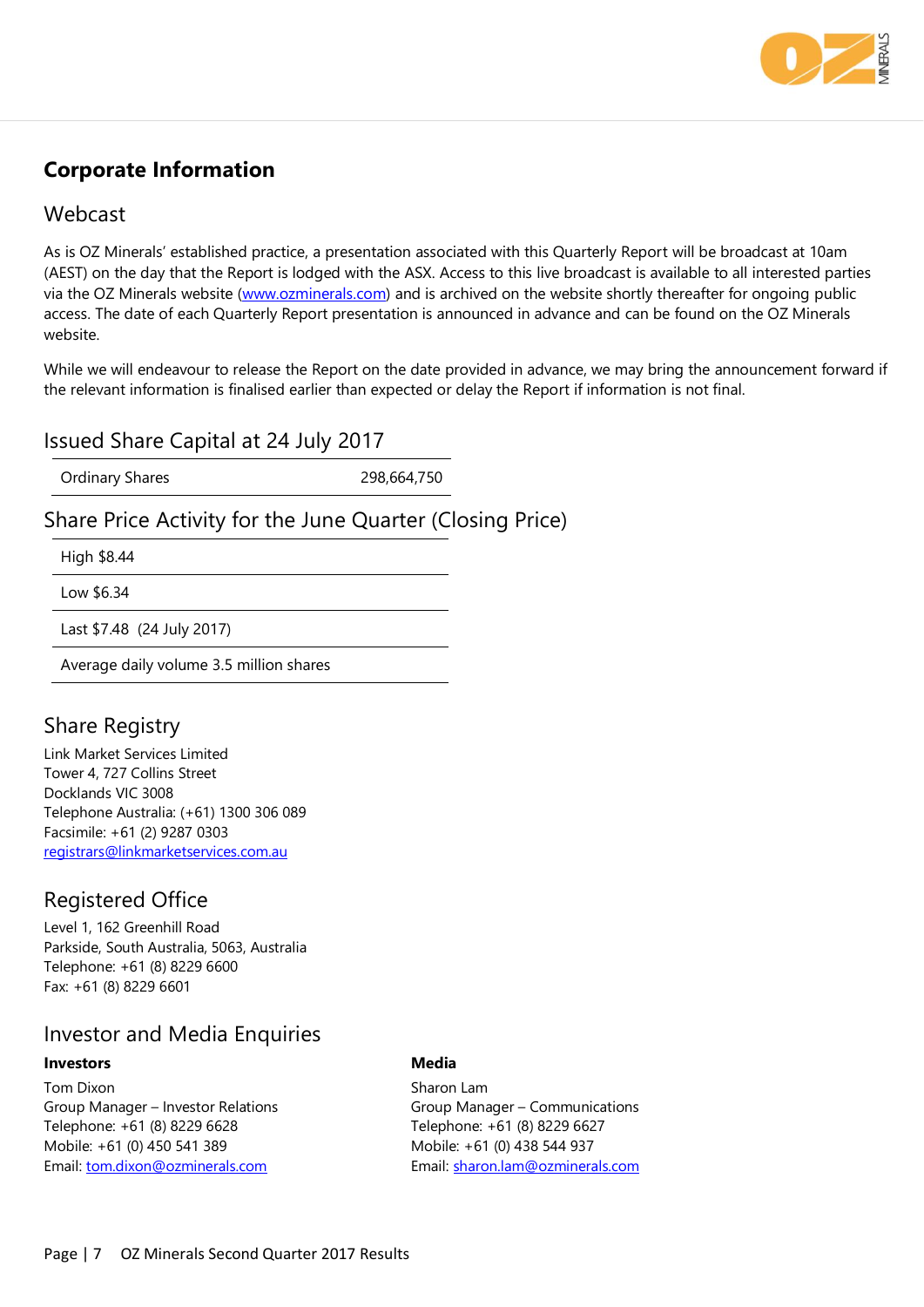

# **OZ Minerals Prominent Hill Production and Costs**

|                             |                            | Q1 2017   | Q2 2017   | <b>YTD 2017</b> |
|-----------------------------|----------------------------|-----------|-----------|-----------------|
| MINED (TONNES)              | MALU OP COPPER-GOLD<br>ORE | 3,406,525 | 3,411,900 | 6,818,425       |
|                             | MALU OP GOLD-ONLY ORE      | 306,627   | 249,845   | 556,472         |
|                             | UNDERGROUND TOTAL ORE      | 505,835   | 593,285   | 1,099,120       |
|                             | OP WASTE                   | 2,271,226 | 1,942,903 | 4,214,129       |
| MINED GRADE SOURCE          |                            |           |           |                 |
| MALU OP - COPPER-GOLD ORE   | COPPER (%)                 | 0.98      | 0.98      | 0.98            |
|                             | GOLD (G/T)                 | 0.50      | 0.55      | 0.53            |
|                             |                            |           |           |                 |
| MALU OP - GOLD-ONLY ORE     | COPPER (%)                 | 0.10      | 0.12      | 0.11            |
|                             | GOLD (G/T)                 | 0.74      | 0.96      | 0.84            |
|                             |                            |           |           |                 |
| UNDERGROUND - TOTAL ORE     | COPPER (%)                 | 1.84      | 2.07      | 1.96            |
|                             | GOLD (G/T)                 | 0.69      | 0.71      | 0.70            |
| ORE MILLED                  | (TONNES)                   | 2,398,120 | 2,397,009 | 4,795,129       |
| MILLED GRADE                | COPPER (%)                 | 1.21      | 1.32      | 1.26            |
|                             | GOLD (G/T)                 | 0.47      | 0.57      | 0.52            |
|                             | SILVER (G/T)               | 3.53      | 3.55      | 3.54            |
| <b>RECOVERY</b>             | COPPER (%)                 | 86.8      | 88.8      | 87.8            |
|                             | GOLD (%)                   | 72.0      | 73.5      | 72.8            |
|                             | SILVER (%)                 | 72.6      | 75.4      | 74.0            |
| COPPER CONCENTRATE PRODUCED | <b>TONNES</b>              | 54,264    | 62,772    | 117,036         |
| <b>CONCENTRATE GRADE</b>    | COPPER (%)                 | 46.2      | 44.9      | 45.5            |
|                             | GOLD (G/T)                 | 15.0      | 15.9      | 15.5            |
|                             | SILVER (G/T)               | 113.4     | 102.2     | 107.4           |
| CONTAINED METAL IN          | <b>COPPER (TONNES)</b>     | 25,079    | 28,163    | 53,242          |
| CONCENTRATES PRODUCED       | GOLD (OZ)                  | 26,135    | 32,136    | 58,271          |
|                             | SILVER (OZ)                | 197,803   | 206,213   | 404,016         |
| TOTAL CONCENTRATE SOLD      | (DM TONNES)                | 41,889    | 72,458    | 114,347         |

# Table 1: Operating Statistics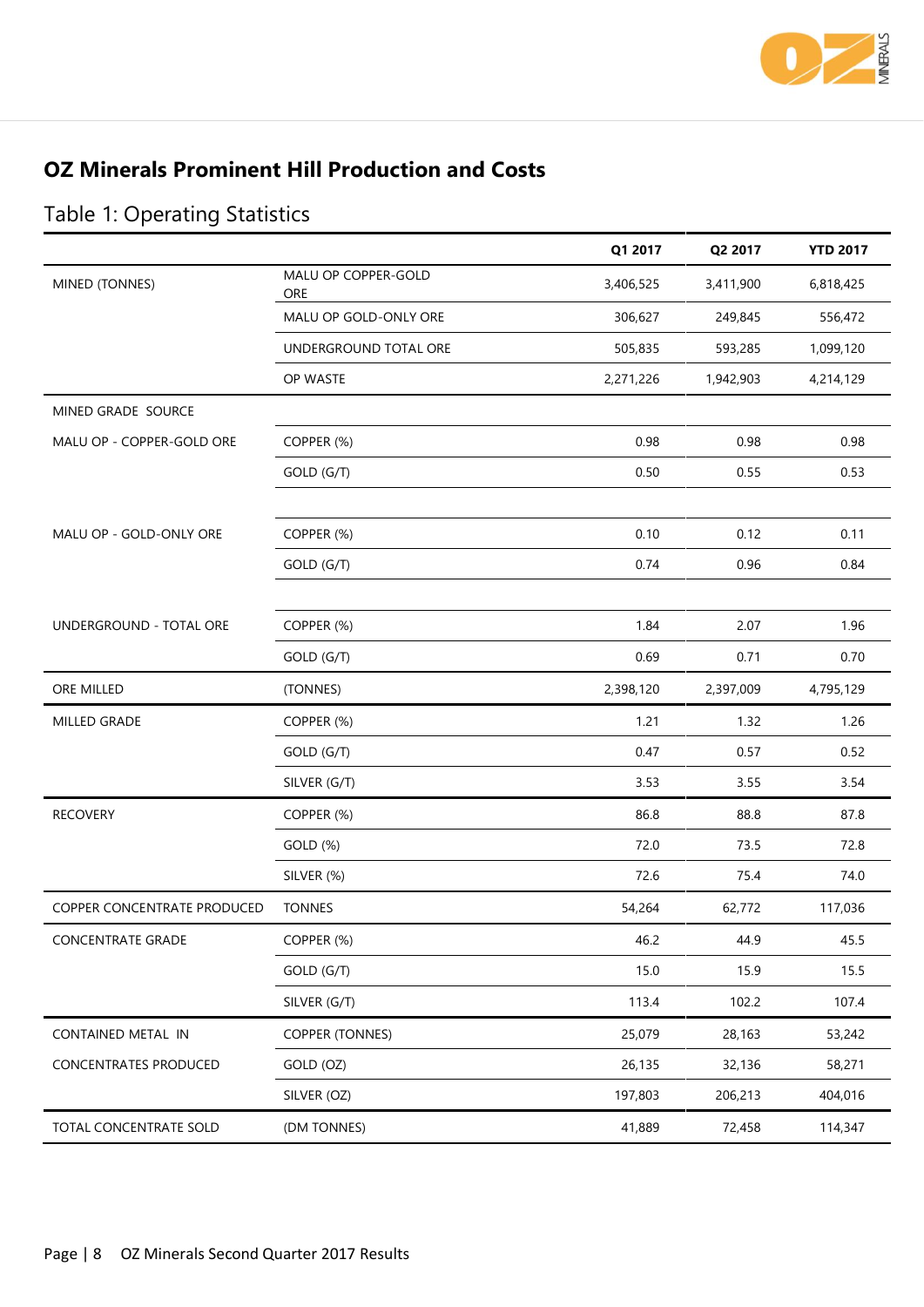

# Table 2: Operating Costs ('C1 Costs')

| <b>US Cents per pound</b>                             | Q1 2017 | Q2 2017 | <b>YTD 2017</b> |
|-------------------------------------------------------|---------|---------|-----------------|
| Mining costs                                          | 103.4   | 87.3    | 95.0            |
| Deferred mining                                       | (4.0)   | (1.4)   | (2.7)           |
| Ore inventory adjustment                              | (26.8)  | (24.5)  | (25.6)          |
| <b>Total Mining costs</b>                             | 72.6    | 61.4    | 66.7            |
| Site processing costs                                 | 29.5    | 27.8    | 28.6            |
| TC/RC and transport                                   | 49.9    | 52.4    | 51.2            |
| Net By - Product credit                               | (62.3)  | (69.1)  | (65.9)          |
| Other direct cash costs                               | 10.5    | 8.5     | 9.5             |
| <b>Total C1 costs</b>                                 | 100.2   | 81.0    | 90.1            |
| Royalties                                             | 15.9    | 15.8    | 15.9            |
| Other indirect costs                                  | 3.6     | 3.9     | 3.8             |
| <b>Total cash costs</b>                               | 119.7   | 100.7   | 109.8           |
| D&A                                                   | 115.9   | 101.5   | 108.1           |
| Other non-cash costs (D&A capitalised into inventory) | (41.4)  | (40.2)  | (40.7)          |
| Net realisable value adj. - low grade gold ore        | 5.7     | (11.3)  | (3.3)           |
| <b>Total production costs</b>                         | 199.9   | 150.7   | 173.9           |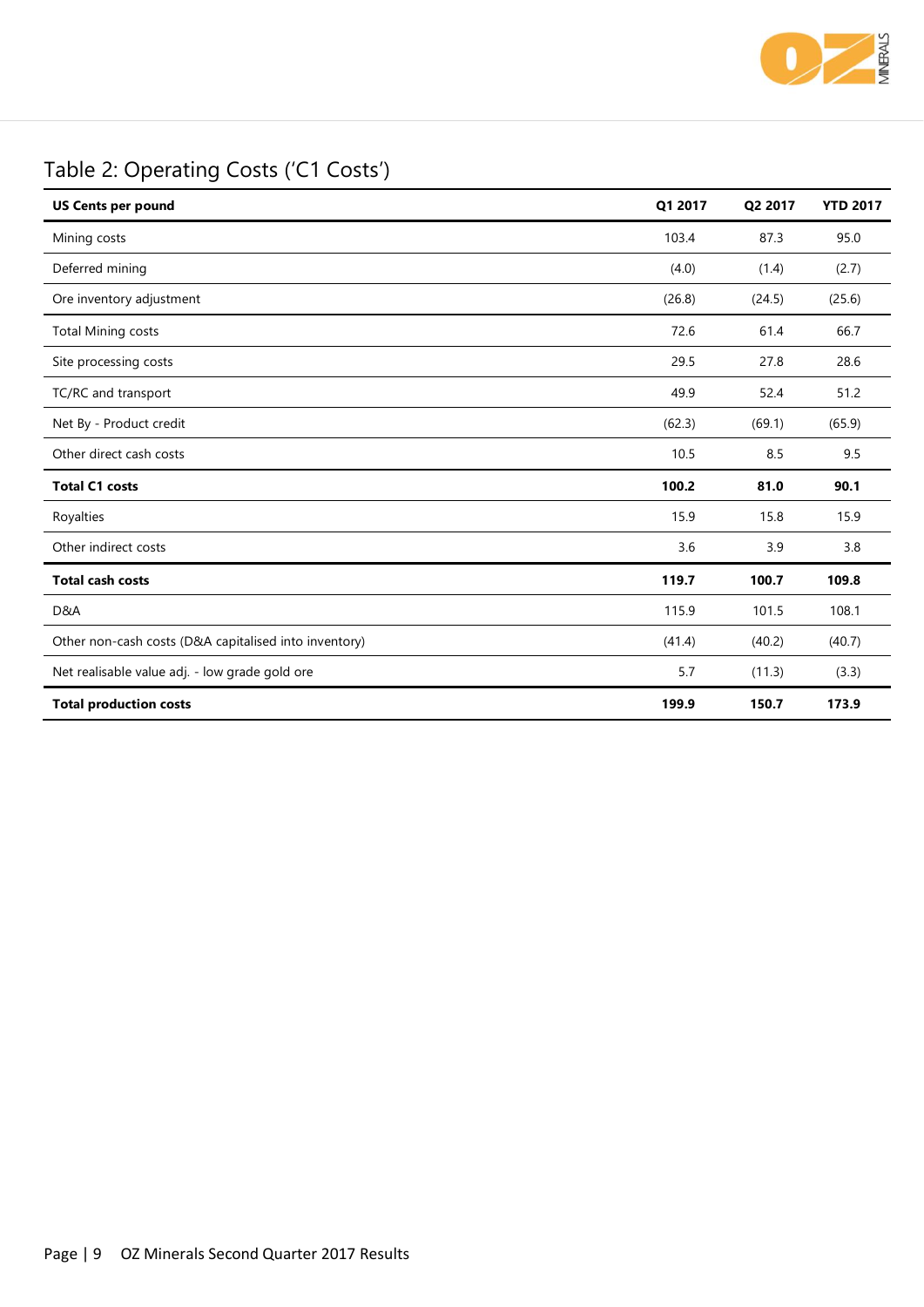

# Table 3: Guidance

| <b>GUIDANCE</b>                     | 2017                                      | 2018                     | 2019                     |
|-------------------------------------|-------------------------------------------|--------------------------|--------------------------|
| <b>PROMINENT HILL:</b>              |                                           |                          |                          |
| <b>COPPER PRODUCTION*</b>           | 105,000 - 115,000 TONNES                  | 90,000 - 100,000 TONNES  | 90,000 - 100,000 TONNES  |
| <b>GOLD PRODUCTION*</b>             | 115,000 - 125,000 OUNCES                  | 120,000 - 130,000 OUNCES | 120,000 - 130,000 OUNCES |
| OPEN PIT TOTAL MOVEMENT             | 15Mt - 20MT                               | < 5MT                    |                          |
| OPEN PIT STRIP RATIO                | CIRCA 0.5 TIMES                           | CIRCA 0.25 TIMES         |                          |
| OPEN PIT UNIT MINING COSTS**        | \$7.25 - \$7.75/TONNE                     |                          |                          |
| UNDERGROUND ORE MOVEMENT            | $2.3 - 2.6MT$                             |                          |                          |
| UNDERGROUND UNIT MINING COSTS**     | \$50 - \$60/TONNE                         |                          |                          |
| UNDERGROUND CAPITAL EXPENDITURE     | \$45 - \$55 MILLION (INC.<br>DEVELOPMENT) |                          |                          |
| SITE SUSTAINING CAPITAL EXPENDITURE | \$15 - \$20 MILLION                       |                          |                          |
| ALL IN SUSTAINING COST              | US 120c - US 130c/lb                      |                          |                          |
| C1 COSTS (OP & UG)                  | US 85c - 95c/lb                           |                          |                          |
| <b>OTHER:</b>                       |                                           |                          |                          |
| <b>EXPLORATION</b>                  | \$10 - \$15 MILLION                       |                          |                          |
| WEST MUSGRAVE SCOPING STUDY         | CIRCA \$3 MILLION                         |                          |                          |

\*\* Open Pit Unit Mining Costs include geology costs. Underground Unit Mining Costs include geology costs and exclude underground capital expenditure

#### **\* Production Targets Cautionary Statement**

Production Targets for the Prominent Hill Underground only are based on:

Proved Ore Reserve 47% Probable Ore Reserve 33%<br>Measured Mineral Resource 0% Measured Mineral Resource Indicated Mineral Resource 4% Inferred Mineral Resource 16%

Production Targets for the entire Prominent Hill asset are based on:

| Proved Ore Reserve               | 46%   |
|----------------------------------|-------|
| Probable Ore Reserve             | 40%   |
| <b>Measured Mineral Resource</b> | $0\%$ |
| Indicated Mineral Resource       | 3%    |
| <b>Inferred Mineral Resource</b> | 11%   |
|                                  |       |